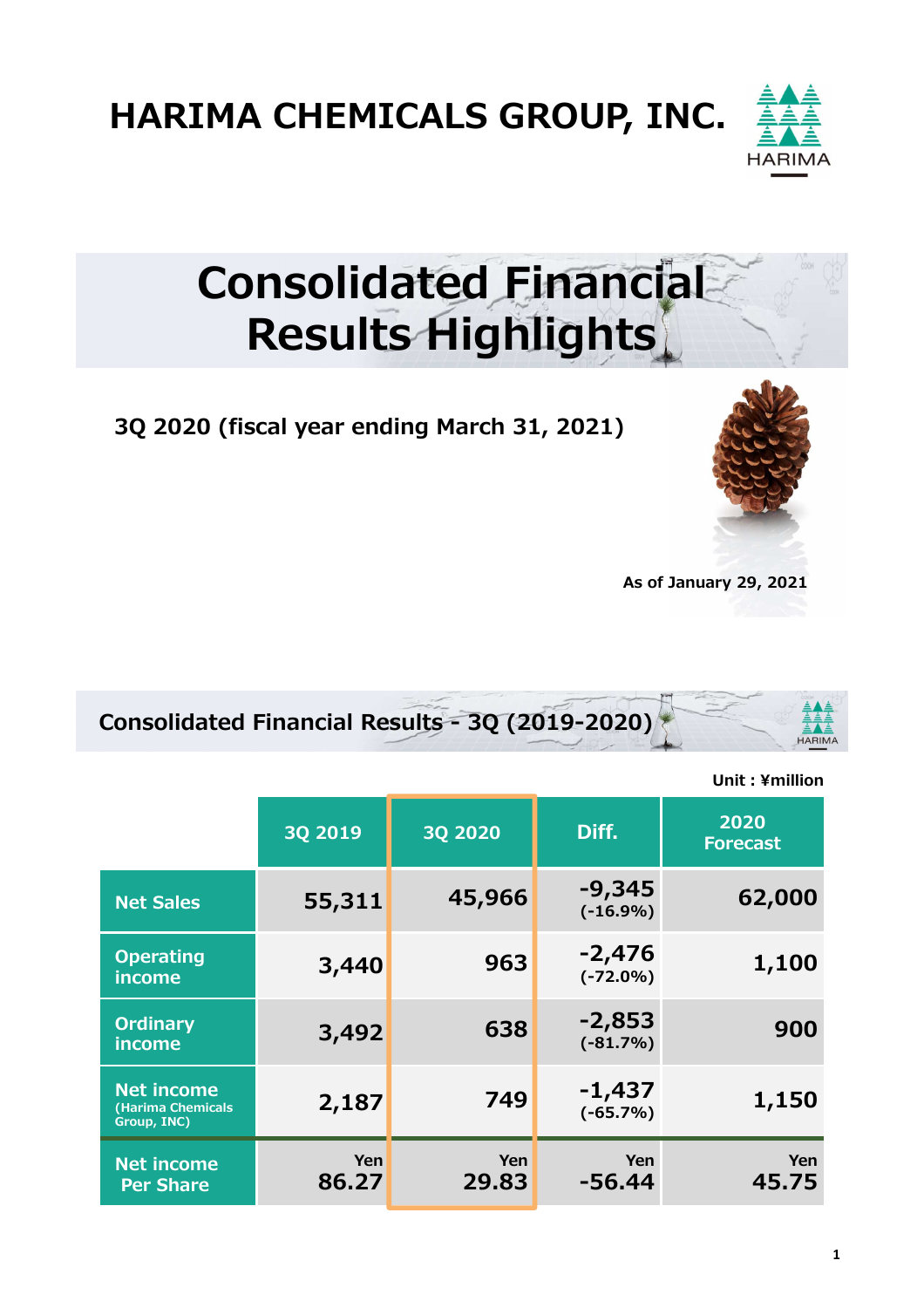



Unit︓¥million

**HARIMA**